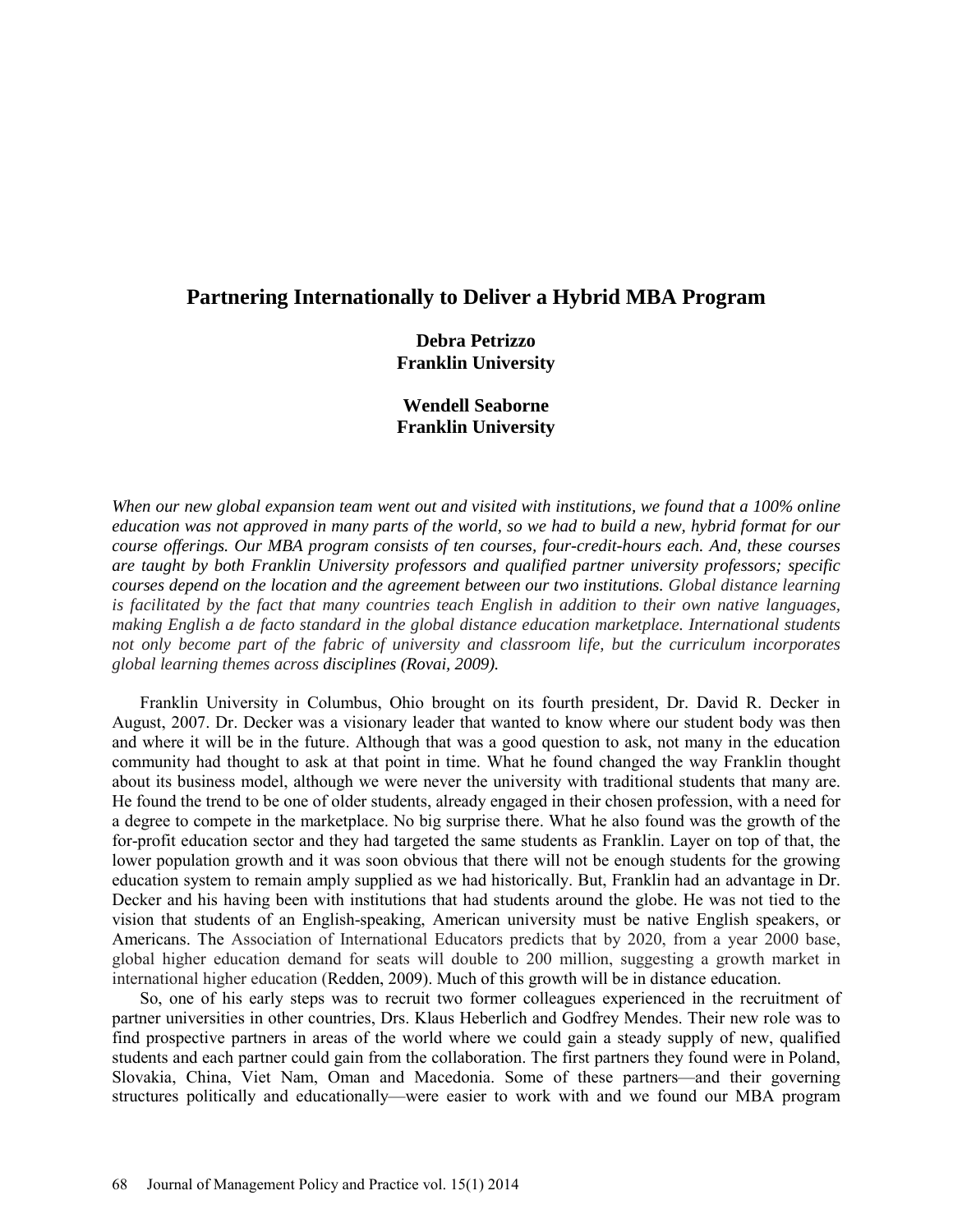offered in some sooner than others. The School of Banking in Wroclaw, Poland was our first—and to date most successful—partner. (WHY were they first?? Talk about EU support) To date, we have had two cohorts, totaling 52 students, to complete the MBA program and graduate with a third cohort of 23 students scheduled to finish in June 2013. There is also a fourth cohort of 18 students that are about onequarter of the way through the program. In addition to these students, we work with the School of Banking in an advisory role for their own polish-language MBA and our professors also have taught undergraduate courses while in Poland.

Our additional partners include University of Economics in Bratislava (EUBA), and their Bratislava Business School, where we have graduated a cohort of seven students with a second cohort of ten scheduled to finish in July. They are recruiting for a third cohort now, with plans to start in late spring 2013. Also among our partners in the Modern College of Business and Science in Muscat, Oman, where the first cohort of 14 students just finished their final class, a second cohort of 16 students is about onethird finished and a third cohort began in February, 2013. Our final active partner is University St. Kliment Ohridski in Prilep, Macedonia where the first cohort of eleven students will finish in August, 2013. Our additional partners with recruitment of student efforts going on now are Megatrend University in Belgrade, Serbia and Vienna, Austria, and the National Mining University in Dnepropetrovsk, Ukraine. Each of these partners has a goal of launching cohorts in 2013 as well. Our relationships mentioned earlier in China and Viet Nam proved too difficult to arrange governmental approvals and those have lapsed, even though we had Higher Learning Commission approvals in place.

When our new global expansion team went out and visited with institutions, we found that a 100% online education was not approved in many parts of the world, so we had to build a new, hybrid format for our course offerings. In each of the four partners already mentioned, we have used this hybrid structure. Our MBA program consists of ten courses, four-credit-hours each. And, these courses are taught by both Franklin University professors and qualified partner university professors; specific courses depend on the location and the agreement between our two institutions. In Poland, we teach eight courses and the local faculty teaches two, while in both Slovakia and Macedonia, we teach seven and the local faculty teaches three and in Oman we each teach five courses. These arrangements have all met the approval of the Higher Learning Commission here in the USA and the various ministries of education in our partner countries, as well as the IACBE, our accrediting body. Our initial format was five weeks in an online environment followed by two weeks in a face-to-face environment and a final week in the online environment for each class, with a new class starting immediately upon completion of the former one. There have been a few exceptions in the earlier cohorts to accommodate varying national and religious holidays. However, the second cohort in Oman wanted to change the structure to accomplish each class in a six-week total length, so we revised our format to four weeks total in the online environment and maintained the two weeks in the face-to-face environment. This made a slightly heavier work load for the students and professors during each week of each class, but the students also have a one-week break between the end of one class and the beginning of the next. This seems to work very well for them and they have maintained this format for the new third cohort.

Global distance learning is facilitated by the fact that many countries teach English in addition to their own native languages, making English a de facto standard in the global distance education marketplace. International students not only become part of the fabric of university and classroom life, but the curriculum incorporates global learning themes across disciplines (Rovai, 2009).In order to meet the needs of the students in this hybrid format, we had to be careful in selecting the professors assigned to these classes. Those professors had to show proficiency in both the online and face-to-face environments as well as a mastery of the materials covered. We need to explain our teaching faculty; we have two full time lead faculty members assigned to the MBA program with three courses each, an additional three fulltime Franklin faculty members assigned to one of the courses each and the Management  $\&$  Marketing Department Chair/MBA Program Chair assigned to one as well. Our lead faculty members have responsibility to oversee their assigned courses for content and materials. They each work with a dedicated, doctoral-qualified course designer faculty member—also assigned to the MBA program—to develop the courses in their various formats. We deliver the same content to our students in each of our